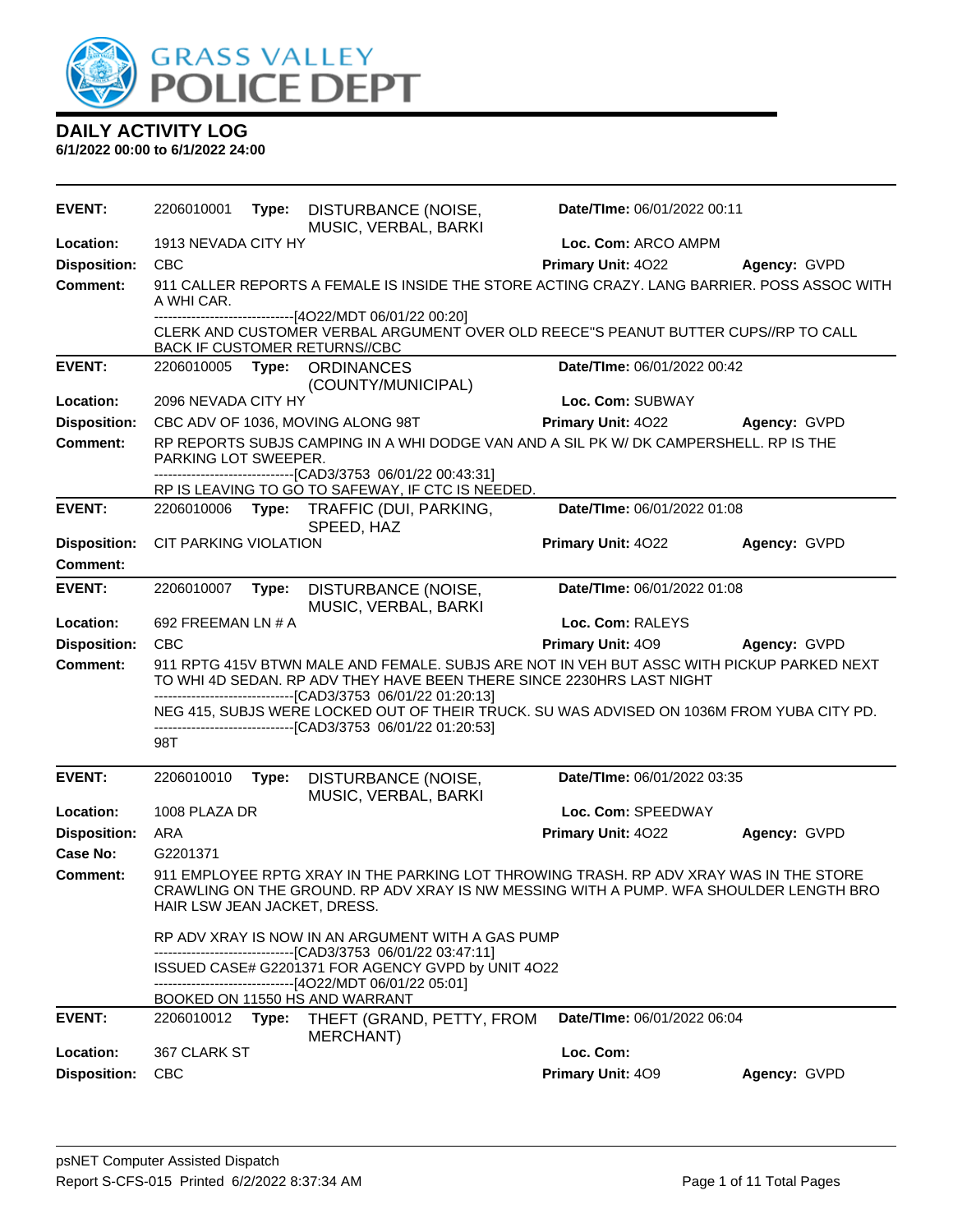

| <b>Comment:</b>     | RP RPTG HE FOUND SOMEONE TRYING TO SIPHON GAS OUT OF HIS VEH. SU LEFT TWD HY 174 ON FOOT.<br>SU VEH IS PARKED IN ALLEY NEAR PROSPERITY LANES. SU VEH IS SIL HONDA CRV LP: 6JWE160. SU LEFT<br>10 MINS AGO<br>---------------------------------[CAD1/4074 06/01/22 06:05:13] |                                                                                                                                                                                                                                                      |                                           |              |  |
|---------------------|-----------------------------------------------------------------------------------------------------------------------------------------------------------------------------------------------------------------------------------------------------------------------------|------------------------------------------------------------------------------------------------------------------------------------------------------------------------------------------------------------------------------------------------------|-------------------------------------------|--------------|--|
|                     |                                                                                                                                                                                                                                                                             | SU WM 5'5 BUZZED HEAD LSW GREY SHIRT, SHORTS                                                                                                                                                                                                         |                                           |              |  |
| <b>EVENT:</b>       |                                                                                                                                                                                                                                                                             | 2206010015 Type: SUSPICIOUS CIRCUMSTANCE<br>(VEHICLE, PERSON                                                                                                                                                                                         | Date/TIme: 06/01/2022 06:35               |              |  |
| Location:           | 367 CLARK ST                                                                                                                                                                                                                                                                |                                                                                                                                                                                                                                                      | Loc. Com:                                 |              |  |
| <b>Disposition:</b> | UTL                                                                                                                                                                                                                                                                         |                                                                                                                                                                                                                                                      | <b>Primary Unit: 4018</b>                 | Agency: GVPD |  |
| Comment:            |                                                                                                                                                                                                                                                                             | RP RPTG SUBJS ARE BACK TRYING TO JUMP START THEIR OWN CAR/ VEH DESC BLK 4 RUNNER W/ A RACK<br>ON TOP. 4RN LEFT DOWN 174<br>-------------------------------[CAD1/3980 06/01/22 06:37:42]                                                              |                                           |              |  |
|                     | SHIRT, GRY SWEATS                                                                                                                                                                                                                                                           | RP CALLED BACK RPTG HE WANTED TO GIVE AN UPDATE ON THE SUBJ IN THE SILVER CRV, LSW MAROON                                                                                                                                                            |                                           |              |  |
| <b>EVENT:</b>       | 2206010018 Type: FIRE                                                                                                                                                                                                                                                       |                                                                                                                                                                                                                                                      | Date/TIme: 06/01/2022 07:50               |              |  |
| Location:           | 101 MARGARET LN                                                                                                                                                                                                                                                             |                                                                                                                                                                                                                                                      | Loc. Com: LOW AND ANDIA MEDICAL           |              |  |
| <b>Disposition:</b> | <b>HBD</b>                                                                                                                                                                                                                                                                  |                                                                                                                                                                                                                                                      | <b>ASSISTANCE</b><br><b>Primary Unit:</b> | Agency: GVPD |  |
| <b>Comment:</b>     |                                                                                                                                                                                                                                                                             | 911 XFER TO CALFIRE, POSS GAS LEAK, HAS BEEN NOTICING FOR APPROX 60 MINS                                                                                                                                                                             |                                           |              |  |
|                     |                                                                                                                                                                                                                                                                             | -------------------------------[CAD4/4085 06/01/22 07:50:39]                                                                                                                                                                                         |                                           |              |  |
|                     | <b>SUITES A-D</b><br>***** EVENT CLOSED BY CAD1                                                                                                                                                                                                                             |                                                                                                                                                                                                                                                      |                                           |              |  |
| <b>EVENT:</b>       | 2206010020 Type: INFORMATION                                                                                                                                                                                                                                                |                                                                                                                                                                                                                                                      | Date/TIme: 06/01/2022 07:59               |              |  |
| Location:           | 225 S AUBURN ST                                                                                                                                                                                                                                                             |                                                                                                                                                                                                                                                      | Loc. Com: GRASS VALLEY CHARTER            |              |  |
| <b>Disposition:</b> | HBD 4S5 ADVISED                                                                                                                                                                                                                                                             |                                                                                                                                                                                                                                                      | <b>Primary Unit:</b>                      | Agency: GVPD |  |
| Comment:            |                                                                                                                                                                                                                                                                             | INFO- SCHOOL HAVING LOCKDOWN DRILL AT 0845. NOT REQG ANY ASSISTANCE<br>***** EVENT CLOSED BY CAD1 WITH COMMENT-4S5 ADVISED                                                                                                                           |                                           |              |  |
|                     |                                                                                                                                                                                                                                                                             |                                                                                                                                                                                                                                                      |                                           |              |  |
| <b>EVENT:</b>       | 2206010021 Type: THREATS                                                                                                                                                                                                                                                    |                                                                                                                                                                                                                                                      | Date/TIme: 06/01/2022 08:02               |              |  |
| Location:           | 320 MANOR DR                                                                                                                                                                                                                                                                |                                                                                                                                                                                                                                                      | Loc. Com:                                 |              |  |
| <b>Disposition:</b> | MERGED 2206010023                                                                                                                                                                                                                                                           |                                                                                                                                                                                                                                                      | <b>Primary Unit: 4021</b>                 | Agency: GVPD |  |
| <b>Comment:</b>     |                                                                                                                                                                                                                                                                             | RP REQG 1021 REF NEIGHBOR THREATENING HER OVER PLACEMENT OF TRASH CANS                                                                                                                                                                               |                                           |              |  |
|                     | HER AS SOON AS AVAIL.                                                                                                                                                                                                                                                       | -------------------------------[CAD4/4085 06/01/22 08:07:58]<br>RP CALLED BACK ON 911 REPORTING SAME, STATES HE IS BLOCKING ACCESS TO THEIR RESIDENCE WITH<br>CANS AND YELLS AT THEM WHEN CONFRONTED. ADVISED CALL IS ON BOARD, SOMEONE WILL CONTACT |                                           |              |  |
|                     | AND THEN GIVE RP A 21                                                                                                                                                                                                                                                       | ----------------------------------[CAD1/3980 06/01/22 08:26:32]<br>PER 4021/SEND A BEAT OFFICER OUT TO 280 GLENBROOK TO TALK TO GREG ABOUT TRASHCAN DISPUTE                                                                                          |                                           |              |  |
| <b>EVENT:</b>       |                                                                                                                                                                                                                                                                             | ***** EVENT CLOSED BY CAD1 WITH COMMENT-2206010023<br>2206010022 Type: DISTURBANCE (NOISE,                                                                                                                                                           | Date/TIme: 06/01/2022 08:04               |              |  |
| Location:           | 464 SUTTON WY                                                                                                                                                                                                                                                               | MUSIC, VERBAL, BARKI                                                                                                                                                                                                                                 | Loc. Com: ACROSS STREET FROM UNION        |              |  |
| <b>Disposition:</b> | <b>CBC</b>                                                                                                                                                                                                                                                                  |                                                                                                                                                                                                                                                      | <b>PAPER</b><br>Primary Unit: 4018        | Agency: GVPD |  |
| <b>Comment:</b>     | <b>ONLY</b>                                                                                                                                                                                                                                                                 | RP RPEPORTING HEARING 415V GOING ON ACROSS STREET. RP THINKS ITS NEAR THE THEATERS,<br>STATES IT SOUNDS LIKE YOUNG ADULT SCREAMING "I WANT MY LIFE BACK". REQ AREA CHECK, HEARD                                                                      |                                           |              |  |
|                     | A CHURCH/ HEARD ONLY                                                                                                                                                                                                                                                        | -----------------[CAD1/3980_06/01/22_08:08:48]<br>ADD BUSINESS LINE RPTG THE SAME FROM 426 SUTTON WY STATION IT WAS ACROSS THE STREET NEAR                                                                                                           |                                           |              |  |
| <b>EVENT:</b>       | 2206010023<br>Type:                                                                                                                                                                                                                                                         | DISTURBANCE (NOISE,                                                                                                                                                                                                                                  | <b>Date/TIme: 06/01/2022 08:06</b>        |              |  |
| Location:           | 280 GLENBROOK DR                                                                                                                                                                                                                                                            | MUSIC, VERBAL, BARKI                                                                                                                                                                                                                                 | Loc. Com:                                 |              |  |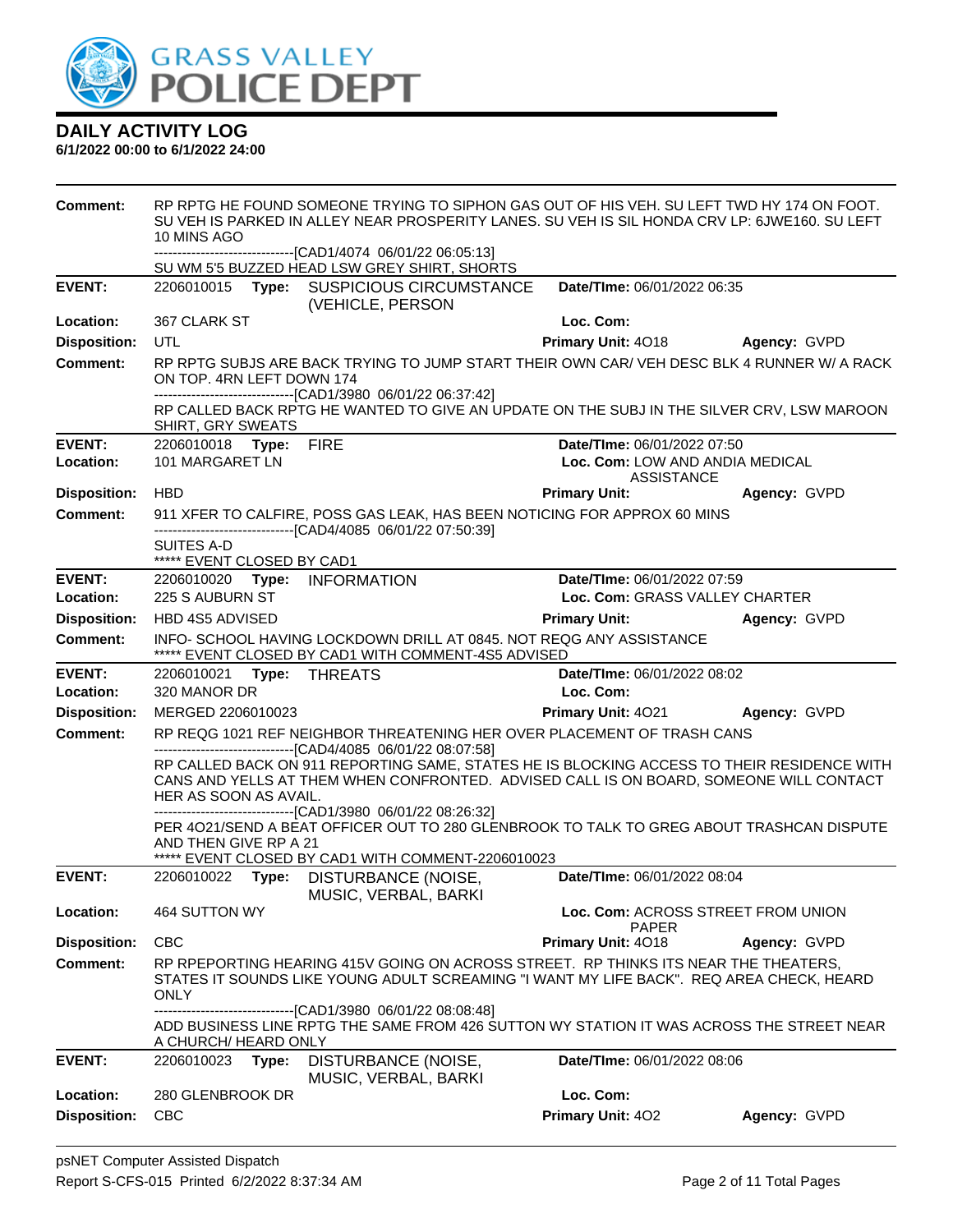

| Comment:            |                                                             | RP REQG 1021 REF TENANT/LANDLORD DISPUTE. ONGOING ISSUE                                                                                                                         |                                          |              |  |  |  |
|---------------------|-------------------------------------------------------------|---------------------------------------------------------------------------------------------------------------------------------------------------------------------------------|------------------------------------------|--------------|--|--|--|
|                     | RP IS LANDLORD                                              | -------------------------------[CAD3/4051 06/01/22 08:06:57]                                                                                                                    |                                          |              |  |  |  |
|                     |                                                             | -------------------------------[CAD4/4085 06/01/22 08:09:24]                                                                                                                    |                                          |              |  |  |  |
|                     | PROPERTY. REQ 10-21                                         | OTHER HALF CALLED IN REPORTING RIGINAL RP IS TRESSPASSING AND BLOCKING ACCESS TO HIS                                                                                            |                                          |              |  |  |  |
|                     |                                                             | ------------------------------[MERGED CAD1/3980 06/01/2022 08:27:07]                                                                                                            |                                          |              |  |  |  |
|                     | MERGED 2206010021 TYPE: THR<br>LOCATION: 320 MANOR DR       |                                                                                                                                                                                 |                                          |              |  |  |  |
|                     | RP: NAME: MAREN METKY PHONE: 5751993 (530)                  |                                                                                                                                                                                 |                                          |              |  |  |  |
|                     |                                                             | COMMENTS: RP REQG 1021 REF NEIGHBOR THREATENING HER OVER PLACEMENT OF TRASH<br>CANS--------------------------------[CAD4/4085 06/01/22 08:07:58]                                |                                          |              |  |  |  |
|                     |                                                             | RP CALLED BACK ON 911 REPORTING SAME, STATES HE IS BLOCKING ACCESS TO THEIR RESIDENCE WITH                                                                                      |                                          |              |  |  |  |
|                     |                                                             | CANS AND YELLS AT THEM WHEN CONFRONTED. ADVISED CALL IS ON BOARD, SOMEONE WILL CONTACT                                                                                          |                                          |              |  |  |  |
|                     | HER AS SOON AS AVAIL.                                       | ------------------------------[CAD1/3980 06/01/22 08:26:32]                                                                                                                     |                                          |              |  |  |  |
|                     |                                                             | PER 4021/SEND A BEAT OFFICER OUT TO 280 GLENBROOK TO TALK TO GREG ABOUT TRASHCAN DISPUTE                                                                                        |                                          |              |  |  |  |
|                     | AND THEN GIVE RP A 21                                       | -------------------------------[4O2/MDT 06/01/22 10:17]                                                                                                                         |                                          |              |  |  |  |
|                     |                                                             | CONTACT MADE W BOTH INVOLVED PARTIES, W NO RESOLUTION. WHAT WAS ADVISED IS A LAWFUL AREA                                                                                        |                                          |              |  |  |  |
| <b>EVENT:</b>       | 2206010025 Type: ORDINANCES                                 | WHERE THEY CAN SET OUT THEIR TRASH CANS. CBC FOR NOW                                                                                                                            | Date/TIme: 06/01/2022 08:16              |              |  |  |  |
|                     |                                                             | (COUNTY/MUNICIPAL)                                                                                                                                                              |                                          |              |  |  |  |
| Location:           | 1020 WHISPERING PINES LN                                    |                                                                                                                                                                                 | Loc. Com: ROADRUNNER AUTOMOTIVE          |              |  |  |  |
| <b>Disposition:</b> | MERGED 2206010027                                           |                                                                                                                                                                                 | <b>Primary Unit:</b>                     | Agency: GVPD |  |  |  |
| <b>Comment:</b>     |                                                             | RP REPORITNG CAMPERS THAT ARE BEHIND HIS SHOP, THEY HAVE BEEN TAKING THINGS FROM HIS LOT                                                                                        |                                          |              |  |  |  |
|                     |                                                             | AND CURRENTLY HAVE A WARMING FIRE GOING ON. RP WANTS THEM MOVED ALONG, IS WILLING TO<br>SHOW RESPONDING UNITS WHERE THEY ARE.                                                   |                                          |              |  |  |  |
|                     |                                                             | ***** EVENT CLOSED BY CAD1 WITH COMMENT-2206010027                                                                                                                              |                                          |              |  |  |  |
| <b>EVENT:</b>       | 2206010027    Type: FIRE                                    |                                                                                                                                                                                 | Date/TIme: 06/01/2022 08:19              |              |  |  |  |
| Location:           | BRUNSWICK RD/WHISPERING PINES LN                            |                                                                                                                                                                                 | Loc. Com: NEAR ROADRUNNER AUTO SHOP      |              |  |  |  |
| <b>Disposition:</b> | CBC EXTINGUISHED UPON ARRIVAL, 98T                          |                                                                                                                                                                                 | <b>Primary Unit: 4017</b>                | Agency: GVPD |  |  |  |
| <b>Comment:</b>     | 911 XFER TO FIRE FOR POSS CAMPFIRE                          | ------------------------------[MERGED CAD1/3980 06/01/2022 08:21:22]                                                                                                            |                                          |              |  |  |  |
|                     | MERGED 2206010025 TYPE: COD                                 |                                                                                                                                                                                 |                                          |              |  |  |  |
|                     | LOCATION: 1020 WHISPERING PINES LN<br>ROADRUNNER AUTOMOTIVE |                                                                                                                                                                                 |                                          |              |  |  |  |
|                     | <b>RP: NAME: BRIAN HECHT</b>                                | PHONE: 2728692 (530)                                                                                                                                                            |                                          |              |  |  |  |
|                     |                                                             | COMMENTS: RP REPORITNG CAMPERS THAT ARE BEHIND HIS SHOP, THEY HAVE BEEN TAKING THINGS<br>FROM HIS LOT AND CURRENTLY HAVE A WARMING FIRE GOING ON. RP WANTS THEM MOVED ALONG, IS |                                          |              |  |  |  |
|                     |                                                             | WILLING TO SHOW RESPONDING UNITS WHERE THEY ARE.                                                                                                                                |                                          |              |  |  |  |
| <b>EVENT:</b>       | 2206010039                                                  | Type: TRAFFIC ACCIDENT                                                                                                                                                          | Date/TIme: 06/01/2022 09:13              |              |  |  |  |
| Location:           | 646 SUTTON WY                                               |                                                                                                                                                                                 | Loc. Com: STAPLES                        |              |  |  |  |
| <b>Disposition:</b> | <b>CBC</b>                                                  |                                                                                                                                                                                 | Primary Unit: 4021                       | Agency: GVPD |  |  |  |
| <b>Comment:</b>     |                                                             | RP REQG 1021 REF COLD 1182. OCCD LAST SATURDAY<br>-------------------------[4O21/MDT 06/01/22 10:00]                                                                            |                                          |              |  |  |  |
|                     |                                                             | SPOKE TO RP AND PROVIDED CFS # FOR INSURANCE RPT                                                                                                                                |                                          |              |  |  |  |
|                     |                                                             | ------------------------------[4O21/MDT 06/01/22 10:01]                                                                                                                         |                                          |              |  |  |  |
| <b>EVENT:</b>       | REFER TO EVENT REPORTED ON 5/27<br>2206010049<br>Type:      | THEFT (GRAND, PETTY, FROM                                                                                                                                                       | Date/TIme: 06/01/2022 09:54              |              |  |  |  |
|                     |                                                             | <b>MERCHANT</b> )                                                                                                                                                               |                                          |              |  |  |  |
| Location:           | 1262 SUTTON WY                                              |                                                                                                                                                                                 | Loc. Com: HOSPITALITY HOUSE 530 271 7144 |              |  |  |  |
| <b>Disposition:</b> | <b>CBC</b>                                                  |                                                                                                                                                                                 | Primary Unit: 4021                       | Agency: GVPD |  |  |  |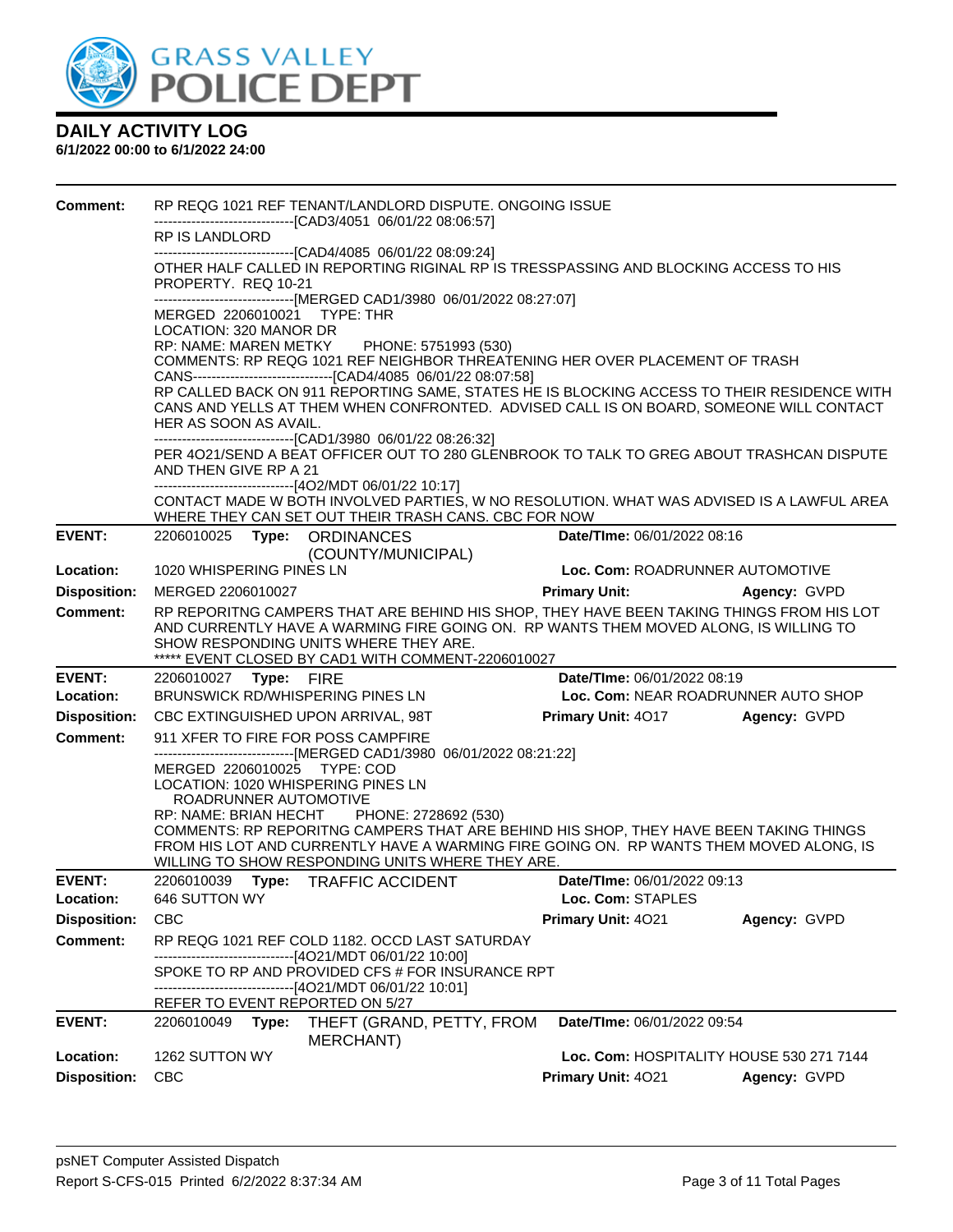

| <b>Comment:</b>                 |                               |                                                                                                                                                                                                                                                                                                                             |                                  | RP RPTG THEFT OF BICYCLE. OCCD 2 DAYS AGO. |  |  |  |
|---------------------------------|-------------------------------|-----------------------------------------------------------------------------------------------------------------------------------------------------------------------------------------------------------------------------------------------------------------------------------------------------------------------------|----------------------------------|--------------------------------------------|--|--|--|
|                                 | RP AT GVPD                    | -------------------------------[CAD3/4051 06/01/22 09:54:37]                                                                                                                                                                                                                                                                |                                  |                                            |  |  |  |
|                                 |                               | RP REPORTED HIS BIKE WAS STOLEN FROM GOODWILL. UNKNOWN SERIAL #.UNKNOWN SUSPECTS. RP                                                                                                                                                                                                                                        |                                  |                                            |  |  |  |
|                                 | JUST WANTED BIKE RECOVERED    |                                                                                                                                                                                                                                                                                                                             |                                  |                                            |  |  |  |
| <b>EVENT:</b>                   |                               | 2206010062 Type: WEAPONS (BRANDISH, PROM<br>SHOOTING, ANY                                                                                                                                                                                                                                                                   | Date/TIme: 06/01/2022 10:29      |                                            |  |  |  |
| Location:                       | 692 FREEMAN LN # A            |                                                                                                                                                                                                                                                                                                                             | Loc. Com: RALEYS                 |                                            |  |  |  |
| <b>Disposition:</b>             | AST                           |                                                                                                                                                                                                                                                                                                                             | <b>Primary Unit: 402</b>         | Agency: GVPD                               |  |  |  |
| <b>Comment:</b>                 |                               | 911 REPORTING MALE PULLED UP HIS SHIRT AND HAD A GUN IN HIS WAISTBAND. SU WMA SKINNY SHORT<br>HAIR IN A GRY SEDAN WITH BODY DAMAGE, LAST SEEN DRIVING AROUND RALEYS PARKING LOT. PER RP<br>HE BELIEVES SUBJ IS 11550. SEEN JUST PRIOR TO CALL, RP LEFT AREA<br>-------------------------------[CAD4/4085 06/01/22 10:30:07] |                                  |                                            |  |  |  |
|                                 |                               | PER RP, HE WAS JUST DRIVING AROUND THE PARKING LOT, NO PARTICULAR LOCATION<br>-------------------------------[CAD4/4085 06/01/22 10:30:14]                                                                                                                                                                                  |                                  |                                            |  |  |  |
|                                 | OR DIRECTION                  | ------------------------------[4O2/MDT 06/01/22 10:51]                                                                                                                                                                                                                                                                      |                                  |                                            |  |  |  |
|                                 | LOT VIDEO FOOTAGE FOR LEADS   | RECONTACTED RP WHO SAID SUBJECT WAS THIN, TALL, W A BUZZED HAIRCUT. THE RP ADVISED OF<br>WHERE THE SUBJECT HAD BEEN PARKED. I REACHED OUT TO RALEYS WHO WILL SEARCH THEIR PARKING                                                                                                                                           |                                  |                                            |  |  |  |
| <b>EVENT:</b>                   |                               | 2206010063 Type: SUSPICIOUS CIRCUMSTANCE<br>(VEHICLE, PERSON                                                                                                                                                                                                                                                                | Date/TIme: 06/01/2022 10:33      |                                            |  |  |  |
| Location:                       | 147 MILL ST # 1/2             |                                                                                                                                                                                                                                                                                                                             | Loc. Com: KATHY'S NEW IDENTITIES |                                            |  |  |  |
| <b>Disposition:</b>             | <b>CBC</b>                    |                                                                                                                                                                                                                                                                                                                             | <b>Primary Unit: 4021</b>        | Agency: GVPD                               |  |  |  |
| <b>Comment:</b>                 |                               | RP REQ 10-21 REGARDING SUS SUBJ IN BLK HOODIE ON ROOF OF HER BUILDING. WHEN RP CONFRONTED<br>HIM, HE RAN OFF ACROSS ROOFTOP OF NEIGHBORING BUILDING. OCCURED 0200 THIS MORNING<br>------------------------------[4O21/MDT 06/01/22 11:11]                                                                                   |                                  |                                            |  |  |  |
|                                 |                               | PATROL WILL BE NOTIFIED TO CONDUCT MORE PATROL IN AREA                                                                                                                                                                                                                                                                      |                                  |                                            |  |  |  |
| <b>EVENT:</b>                   | 2206010090 Type: ALL OTHERS   |                                                                                                                                                                                                                                                                                                                             | Date/TIme: 06/01/2022 11:51      |                                            |  |  |  |
| Location:                       | 129 S AUBURN ST               |                                                                                                                                                                                                                                                                                                                             |                                  | Loc. Com: GRASS VALLEY POLICE DEPARTMENT   |  |  |  |
| <b>Disposition:</b>             | <b>RPT ONLINE REPORT</b>      |                                                                                                                                                                                                                                                                                                                             | <b>Primary Unit: 4021</b>        | Agency: GVPD                               |  |  |  |
| <b>Case No:</b>                 | G2201372                      |                                                                                                                                                                                                                                                                                                                             |                                  |                                            |  |  |  |
| Comment:                        | ONLINE REPORT FOR CASE NUMBER | -------------------------------[CAD4/4085 06/01/22 11:51:49]                                                                                                                                                                                                                                                                |                                  |                                            |  |  |  |
|                                 |                               | ISSUED CASE# G2201372 FOR AGENCY GVPD by UNIT 4O21<br>-------------------------------[CAD4/4085 06/01/22 11:52:28]                                                                                                                                                                                                          |                                  |                                            |  |  |  |
|                                 |                               | EVENT LOCATION CHANGED FROM GVPD                                                                                                                                                                                                                                                                                            |                                  |                                            |  |  |  |
| <b>EVENT:</b>                   |                               | 2206010095 Type: ANIMALS (ABUSE, LOOSE,<br>FOUND, INJURED)                                                                                                                                                                                                                                                                  | Date/TIme: 06/01/2022 11:56      |                                            |  |  |  |
| <b>Location:</b>                | BRUNSWICK RD/SUTTON WY        |                                                                                                                                                                                                                                                                                                                             | Loc. Com:                        |                                            |  |  |  |
| <b>Disposition:</b>             |                               |                                                                                                                                                                                                                                                                                                                             | <b>Primary Unit: 4D7</b>         | Agency: GVPD                               |  |  |  |
| <b>Comment:</b>                 |                               | RP REPORTING TURKEY OFF SIDE OF ROAD THAT KEEPS WALKING INTO AND OUT OF TRAFFIC. LOCATED<br>NEAR THE CENTURY 21 OFFICE ON BRUNSWICK                                                                                                                                                                                         |                                  |                                            |  |  |  |
| <b>EVENT:</b>                   | 2206010099<br>Type:           | <b>SUBJECT STOP</b>                                                                                                                                                                                                                                                                                                         | Date/TIme: 06/01/2022 12:07      |                                            |  |  |  |
| Location:                       | PLAZA DR / WOODS              |                                                                                                                                                                                                                                                                                                                             | Loc. Com:                        |                                            |  |  |  |
| <b>Disposition:</b><br>Case No: |                               | ARA BOTH BOOKED FOR 11550 AND 11364                                                                                                                                                                                                                                                                                         | <b>Primary Unit: 4D7</b>         | Agency: GVPD                               |  |  |  |
|                                 | G2201373                      |                                                                                                                                                                                                                                                                                                                             |                                  |                                            |  |  |  |
| Comment:                        | 2 DETAINED                    | -------------------------[CAD2/4132_06/01/22_12:23:23]<br>ISSUED CASE# G2201373 FOR AGENCY GVPD by UNIT 4O17                                                                                                                                                                                                                |                                  |                                            |  |  |  |
| <b>EVENT:</b>                   |                               |                                                                                                                                                                                                                                                                                                                             | Date/TIme: 06/01/2022 12:25      |                                            |  |  |  |
|                                 |                               |                                                                                                                                                                                                                                                                                                                             |                                  |                                            |  |  |  |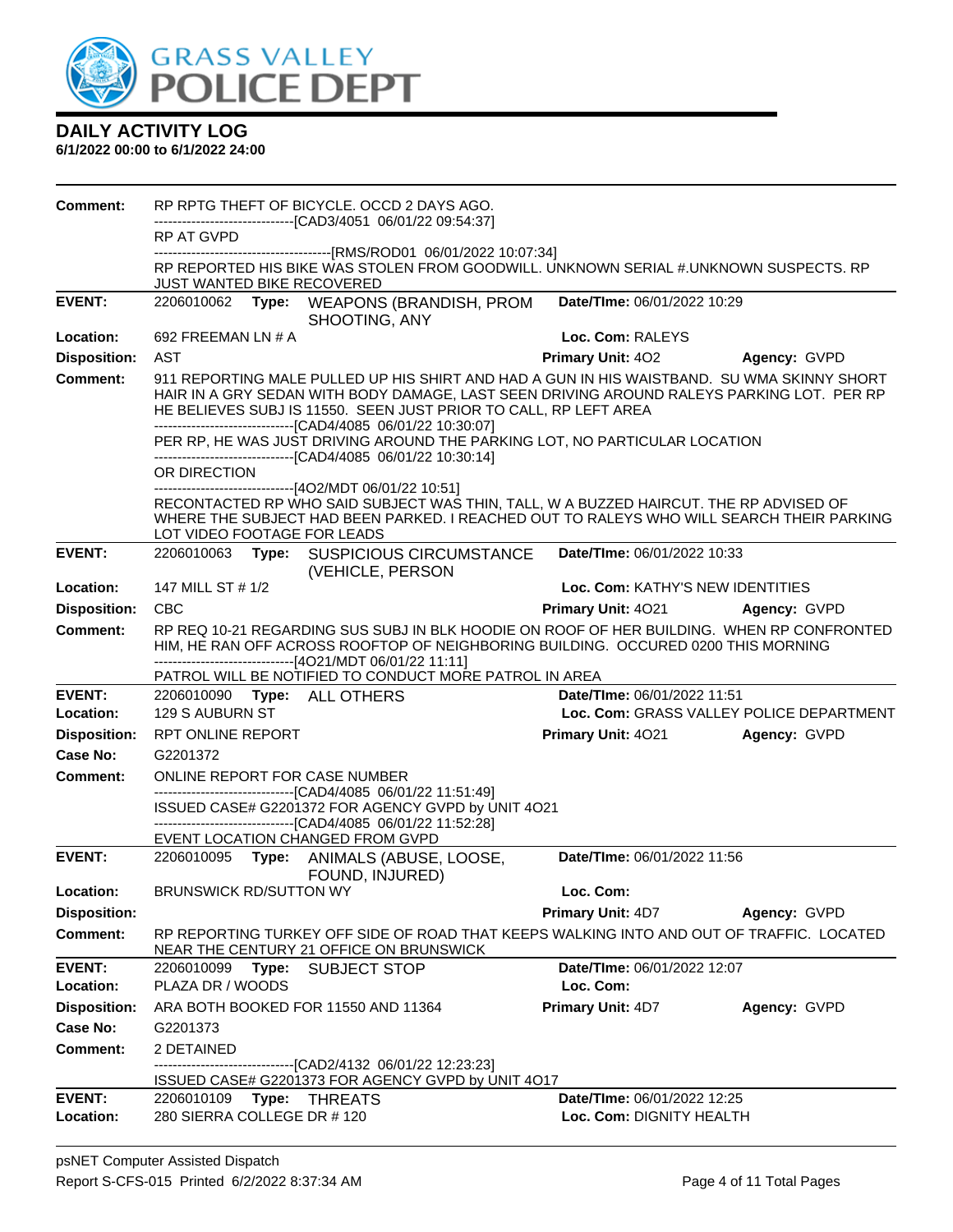

| <b>Disposition:</b>        | PRESENCE NEEDED                                                  | CBC LVM W/ SU, RP WILL CALL BACK IF LE                                                                                                                                                   | <b>Primary Unit: 4017</b>                       | Agency: GVPD        |
|----------------------------|------------------------------------------------------------------|------------------------------------------------------------------------------------------------------------------------------------------------------------------------------------------|-------------------------------------------------|---------------------|
| <b>Comment:</b>            |                                                                  | RP REPORTING PATIEND CALLED AND THREATENED STAFF STATING THAT IF RP DID NOT GET HIM WHAT<br>HE NEEDED BY 1600, THAT IT WOULD BE "AN UGLY SITUATION AND POLICE WOULD NEED TO BE INVOLVED" |                                                 |                     |
| <b>EVENT:</b>              | 2206010110 Type: VEHICLE STOP                                    |                                                                                                                                                                                          | Date/TIme: 06/01/2022 12:27                     |                     |
| <b>Location:</b>           | 600 SUTTON WY                                                    |                                                                                                                                                                                          | Loc. Com:                                       |                     |
| <b>Disposition:</b>        | <b>WA</b>                                                        |                                                                                                                                                                                          | <b>Primary Unit: 4D10</b>                       | Agency: GVPD        |
| <b>Comment:</b>            | License: 4V72051                                                 |                                                                                                                                                                                          |                                                 |                     |
|                            |                                                                  | --------------------[CAD2/4132 06/01/22 12:33:44]                                                                                                                                        |                                                 |                     |
| <b>EVENT:</b>              |                                                                  | EVENT LOCATION CHANGED FROM 600 BLK SUTTON                                                                                                                                               | Date/TIme: 06/01/2022 13:01                     |                     |
| Location:                  | 2206010125 Type: FOOT PATROL<br>OLD TUNNEL RD/BANNER LAVA CAP RD |                                                                                                                                                                                          | Loc. Com:                                       |                     |
| <b>Disposition:</b>        | <b>CBC</b>                                                       |                                                                                                                                                                                          | Primary Unit: 4017                              | Agency: GVPD        |
| <b>Comment:</b>            |                                                                  | -------------------------------[CAD4/4085 06/01/22 13:02:03]                                                                                                                             |                                                 |                     |
| <b>EVENT:</b>              |                                                                  | EVENT LOCATION CHANGED FROM OLD TUNNEL/BANNER LAVA CAP                                                                                                                                   | Date/TIme: 06/01/2022 13:11                     |                     |
|                            |                                                                  | 2206010134 Type: ANIMALS (ABUSE, LOOSE,<br>FOUND, INJURED)                                                                                                                               |                                                 |                     |
| Location:                  | SO SCHOOL ST/WE MAIN ST                                          |                                                                                                                                                                                          | Loc. Com:                                       |                     |
| <b>Disposition:</b>        | MERGED 2206010141                                                |                                                                                                                                                                                          | <b>Primary Unit:</b>                            | Agency: GVPD        |
| <b>Comment:</b>            |                                                                  | RP RPTG LOOSE BLK DOG. WALKING WITH GROUP OF J'S TWD LYMAN GILMORE<br>------------------------------[CAD3/4051_06/01/22 13:11:38]                                                        |                                                 |                     |
|                            | NO COLLAR                                                        |                                                                                                                                                                                          |                                                 |                     |
|                            |                                                                  | ***** EVENT CLOSED BY CAD4 WITH COMMENT-2206010141                                                                                                                                       |                                                 |                     |
| <b>EVENT:</b>              |                                                                  |                                                                                                                                                                                          | Date/TIme: 06/01/2022 13:15                     |                     |
| Location:                  | 125 MILL ST                                                      |                                                                                                                                                                                          | Loc. Com: GOLD RUSH ANTIQUES                    |                     |
| <b>Disposition:</b>        | CBC                                                              |                                                                                                                                                                                          | Primary Unit: 402 Agency: GVPD                  |                     |
| <b>Comment:</b>            |                                                                  | -------------------------------[CAD4/4085 06/01/22 13:15:26]<br>EVENT LOCATION CHANGED FROM 125 MILL                                                                                     |                                                 |                     |
|                            |                                                                  |                                                                                                                                                                                          |                                                 |                     |
| <b>EVENT:</b>              | 2206010138 Type: FOLLOWUP                                        |                                                                                                                                                                                          | Date/TIme: 06/01/2022 13:15                     |                     |
| Location:                  | 155 GLASSON WY                                                   |                                                                                                                                                                                          | Loc. Com: SIERRA NEVADA MEMORIAL                |                     |
|                            | <b>CBC</b>                                                       |                                                                                                                                                                                          | <b>HOSPITAL</b>                                 |                     |
| <b>Disposition:</b>        |                                                                  |                                                                                                                                                                                          | Primary Unit: 4D16                              | <b>Agency: GVPD</b> |
| <b>Comment:</b>            | EVENT LOCATION CHANGED FROM SNMH                                 | -------------------------------[CAD4/4085 06/01/22 13:15:44]                                                                                                                             |                                                 |                     |
| <b>EVENT:</b>              |                                                                  | 2206010141 Type: ANIMALS (ABUSE, LOOSE,                                                                                                                                                  | Date/TIme: 06/01/2022 13:19                     |                     |
|                            |                                                                  | FOUND, INJURED)                                                                                                                                                                          |                                                 |                     |
| Location:                  | ROUGH AND READY HY/WE MAIN ST                                    |                                                                                                                                                                                          | Loc. Com: HEADING TWRDS LYMAN                   |                     |
| <b>Disposition:</b>        | <b>CBC</b>                                                       |                                                                                                                                                                                          | Primary Unit: 4018 Agency: GVPD                 |                     |
| Comment:                   |                                                                  | RP RPTG PUPPY FOLLOWING HER AND HER CLASS WHILE ON A WALK. DESC GERMAN SHEPHERD ALL BLK<br>PUPPY. RP STATING ONCE SHE GETS TO CAMPUS SHE WILL BE UNABLE TO WATCH THE DOG                 |                                                 |                     |
|                            | MERGED 2206010134 TYPE: ANI                                      | -----------[MERGED CAD4/4085_06/01/2022 13:25:16]                                                                                                                                        |                                                 |                     |
|                            | LOCATION: SO SCHOOL ST/WE MAIN ST                                |                                                                                                                                                                                          |                                                 |                     |
|                            | <b>RP: NAME: KELLY</b>                                           | PHONE: 2775836 (530)<br>COMMENTS: RP RPTG LOOSE BLK DOG. WALKING WITH GROUP OF J'S TWD LYMAN                                                                                             |                                                 |                     |
|                            |                                                                  | GILMORE----------------------------------[CAD3/4051 06/01/22 13:11:38]                                                                                                                   |                                                 |                     |
|                            | NO COLLAR                                                        |                                                                                                                                                                                          |                                                 |                     |
| <b>EVENT:</b>              | 2206010142                                                       | Type: FOOT PATROL                                                                                                                                                                        | Date/TIme: 06/01/2022 13:20                     |                     |
| <b>Disposition:</b>        | CBC 98T                                                          |                                                                                                                                                                                          | <b>Primary Unit: 4017</b>                       | Agency: GVPD        |
| Comment:                   |                                                                  |                                                                                                                                                                                          |                                                 |                     |
| <b>EVENT:</b><br>Location: | 2206010146<br>Type:<br>100 BLK WE MAIN ST                        | <b>SUBJECT STOP</b>                                                                                                                                                                      | <b>Date/Time: 06/01/2022 13:31</b><br>Loc. Com: |                     |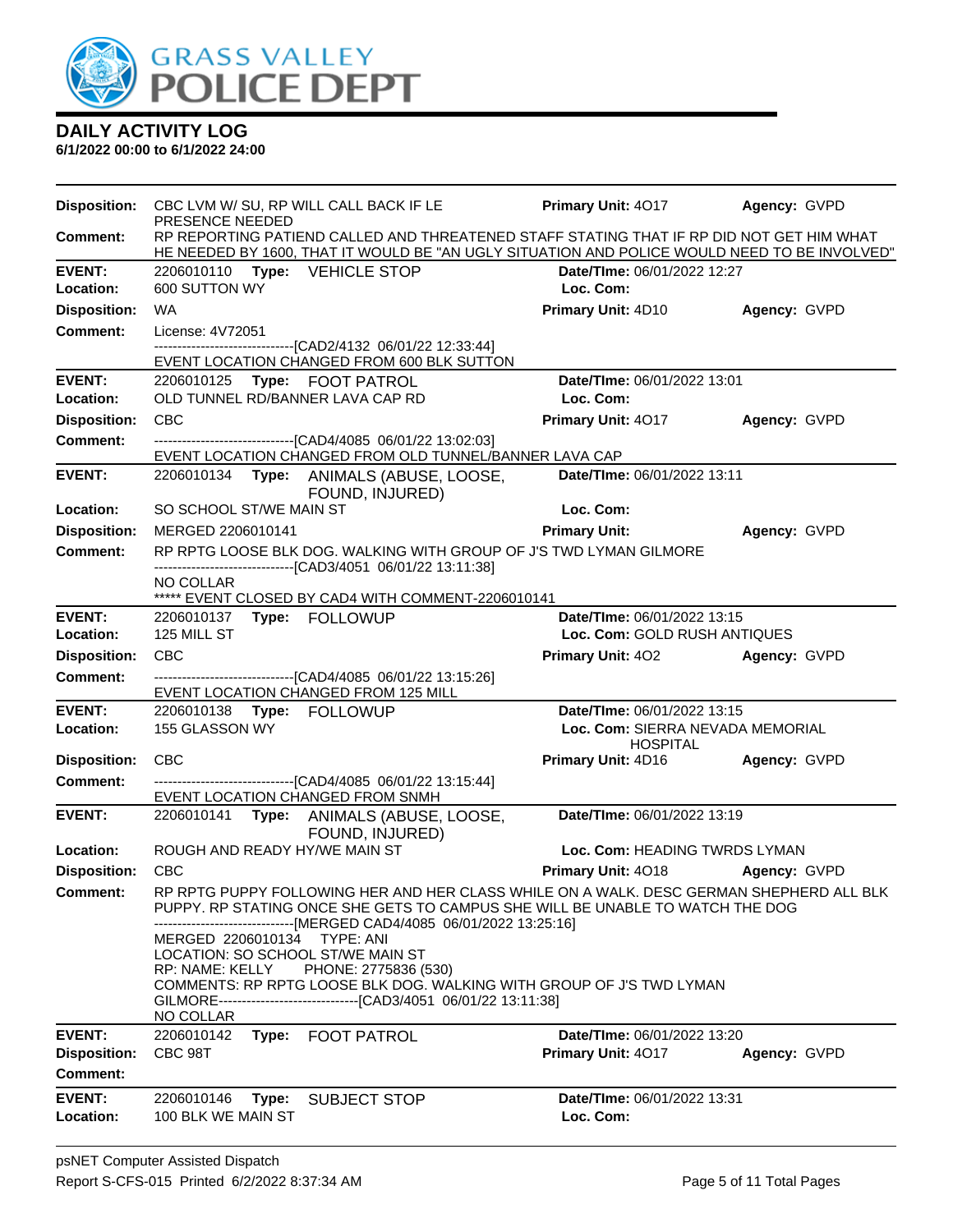

| <b>Disposition:</b> | <b>CBC</b>                                                                                                                                                                 | Primary Unit: 4S5                                 | Agency: GVPD |  |  |  |
|---------------------|----------------------------------------------------------------------------------------------------------------------------------------------------------------------------|---------------------------------------------------|--------------|--|--|--|
| <b>Comment:</b>     | OW/1<br>-----------------------[CAD4/4085 06/01/22 13:31:45]                                                                                                               |                                                   |              |  |  |  |
|                     | EVENT LOCATION CHANGED FROM 100 BLK W MAIN                                                                                                                                 |                                                   |              |  |  |  |
|                     | ------------------------------[4S5/MDT 06/01/22 13:33]<br>ADVISED OF 2800 CVC                                                                                              |                                                   |              |  |  |  |
|                     | 98T                                                                                                                                                                        |                                                   |              |  |  |  |
| <b>EVENT:</b>       | 2206010151<br>TRAFFIC (DUI, PARKING,<br>Type:<br>SPEED, HAZ                                                                                                                | Date/TIme: 06/01/2022 13:42                       |              |  |  |  |
| Location:           | 49/20 STATE/DORSEY DR                                                                                                                                                      | Loc. Com: SB                                      |              |  |  |  |
| <b>Disposition:</b> | CBC JUST DROVE THROUGH, RDWY CLEAR                                                                                                                                         | Primary Unit: 4D7                                 | Agency: GVPD |  |  |  |
| Comment:            | 911 XFER TO CHP FOR BRANCH IN THE ROADWAY                                                                                                                                  |                                                   |              |  |  |  |
| <b>EVENT:</b>       | 2206010153<br><b>Type: VEHICLE STOP</b>                                                                                                                                    | Date/TIme: 06/01/2022 13:48                       |              |  |  |  |
| Location:           | MCCOURTNEY/20 OFF                                                                                                                                                          | Loc. Com:                                         |              |  |  |  |
| <b>Disposition:</b> | WA                                                                                                                                                                         | Primary Unit: 4018                                | Agency: GVPD |  |  |  |
| <b>Comment:</b>     | License: 804N29                                                                                                                                                            |                                                   |              |  |  |  |
| <b>EVENT:</b>       | 2206010154<br><b>FOOT PATROL</b><br>Type:                                                                                                                                  | Date/TIme: 06/01/2022 13:58                       |              |  |  |  |
| <b>Disposition:</b> | CBC 98T                                                                                                                                                                    | Primary Unit: 4017                                | Agency: GVPD |  |  |  |
| Comment:            |                                                                                                                                                                            |                                                   |              |  |  |  |
| <b>EVENT:</b>       | 2206010156<br><b>VANDALISM</b><br>Type:                                                                                                                                    | Date/TIme: 06/01/2022 14:03                       |              |  |  |  |
| Location:           | 1655 EA MAIN ST                                                                                                                                                            | Loc. Com: MCMILLENS GOLD COUNTRY<br><b>MOTORS</b> |              |  |  |  |
| <b>Disposition:</b> | RPT                                                                                                                                                                        | <b>Primary Unit: 4D7</b>                          | Agency: GVPD |  |  |  |
| Case No:            | G2201374                                                                                                                                                                   |                                                   |              |  |  |  |
| Comment:            | CALLER RPTING A VEHICLE WINDOW WAS BROKEN AND IGNITION KNOB IS DAMAGED, AS IF SOMEONE<br>WAS ATTEMPTING TO STEAL IT.                                                       |                                                   |              |  |  |  |
|                     | VEH IS A 1991 FORD F250.                                                                                                                                                   |                                                   |              |  |  |  |
|                     | TOOK PLACE SOMETIME BTWN LAST NIGHT AT 2000 AND 1030 THIS MORNING.                                                                                                         |                                                   |              |  |  |  |
|                     | ------------------------------[CAD4/4085  06/01/22 14:27:01]<br>ISSUED CASE# G2201374 FOR AGENCY GVPD by UNIT 4D7                                                          |                                                   |              |  |  |  |
| <b>EVENT:</b>       | 2206010158 Type: VEH CITES, VIN, TOWS, DUI                                                                                                                                 | Date/TIme: 06/01/2022 14:05                       |              |  |  |  |
| Location:           | 49 STATE/WE MCKNIGHT WY                                                                                                                                                    | Loc. Com: SB                                      |              |  |  |  |
| <b>Disposition:</b> | <b>CBC AREA CHEK MADE</b>                                                                                                                                                  | Primary Unit: 4018                                | Agency: GVPD |  |  |  |
| <b>Comment:</b>     | 911 RPTG 23152 VEH GRY TOYT OLDER DRIVER SWERVING. LAST SEEN EXITING MCKNIGHT TWDS KMART                                                                                   |                                                   |              |  |  |  |
|                     | ---------------------[CAD4/4085 06/01/22 14:07:19]<br><b>VOICED</b>                                                                                                        |                                                   |              |  |  |  |
| <b>EVENT:</b>       | <b>FOOT PATROL</b><br>2206010170<br>Type:                                                                                                                                  | Date/TIme: 06/01/2022 14:43                       |              |  |  |  |
| Location:           | 880 SUTTON WY                                                                                                                                                              | Loc. Com: BEHIND WALGREENS                        |              |  |  |  |
| <b>Disposition:</b> | CBC                                                                                                                                                                        | Primary Unit: 4017                                | Agency: GVPD |  |  |  |
| <b>Comment:</b>     | ------------------------------[CAD4/4085 06/01/22 14:43:07]<br>EVENT LOCATION CHANGED FROM WALGREENS                                                                       |                                                   |              |  |  |  |
| <b>EVENT:</b>       | 2206010171 Type: FOLLOWUP                                                                                                                                                  | Date/TIme: 06/01/2022 14:44                       |              |  |  |  |
| Location:           | SO AUBURN ST/EA MAIN ST                                                                                                                                                    | Loc. Com:                                         |              |  |  |  |
| <b>Disposition:</b> | CBC                                                                                                                                                                        | Primary Unit: 402                                 | Agency: GVPD |  |  |  |
| <b>Comment:</b>     | <b>GRAFFITI REMOVAL</b>                                                                                                                                                    |                                                   |              |  |  |  |
|                     | --------------------------------[CAD4/4085_06/01/22 14:48:42]<br>EVENT LOCATION CHANGED FROM S AUBURN AT E MAIN<br>-------------------------------[4O2/MDT 06/01/22 14:52] |                                                   |              |  |  |  |
|                     | <b>GRAFFITI REMOVED</b>                                                                                                                                                    |                                                   |              |  |  |  |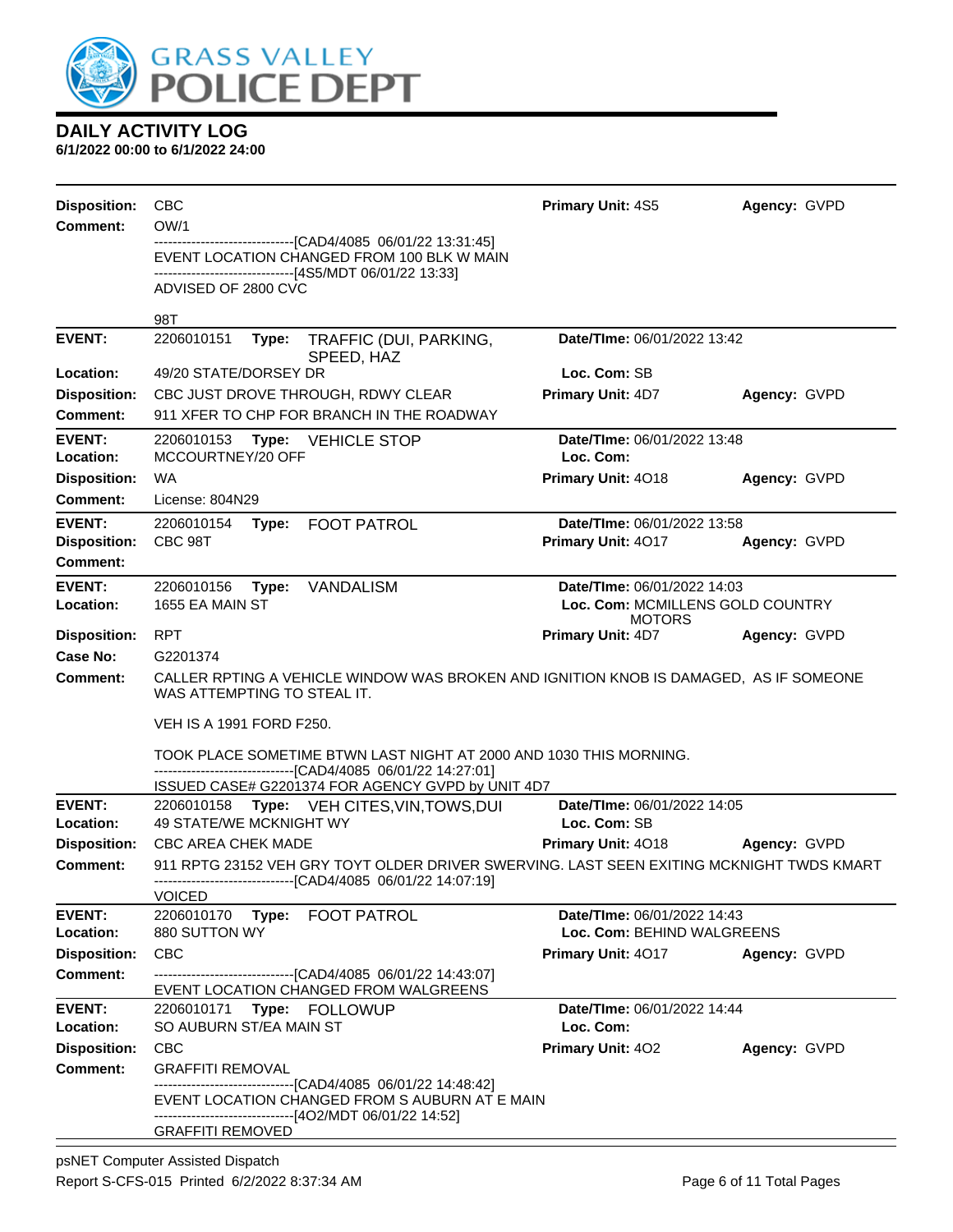

**6/1/2022 00:00 to 6/1/2022 24:00**

| <b>EVENT:</b><br>Location: | 2206010175<br>Type: FOLLOWUP<br>925 MAIDU AV                                                                                                                                                            | Date/TIme: 06/01/2022 14:54<br>Loc. Com: WBCF |              |
|----------------------------|---------------------------------------------------------------------------------------------------------------------------------------------------------------------------------------------------------|-----------------------------------------------|--------------|
| <b>Disposition:</b>        |                                                                                                                                                                                                         | Primary Unit: 4D7                             | Agency: GVPD |
| <b>Comment:</b>            | JAIL REQG P/U OF H&S                                                                                                                                                                                    |                                               |              |
| <b>EVENT:</b><br>Location: | 2206010177<br>Type: ALL OTHERS<br><b>GATES PL</b>                                                                                                                                                       | Date/TIme: 06/01/2022 14:57<br>Loc. Com:      |              |
| <b>Disposition:</b>        | <b>CBC</b>                                                                                                                                                                                              | Primary Unit: 4017                            | Agency: GVPD |
| <b>Comment:</b>            | OW/ABOUT 6                                                                                                                                                                                              |                                               |              |
| <b>EVENT:</b>              | 2206010184<br>Type:<br><b>FRAUD</b>                                                                                                                                                                     | Date/TIme: 06/01/2022 15:14                   |              |
| Location:                  | 131 GLENWOOD AV                                                                                                                                                                                         | Loc. Com: SIERRA GUEST HOME                   |              |
| <b>Disposition:</b>        | <b>CBC</b>                                                                                                                                                                                              | <b>Primary Unit: 4021</b>                     | Agency: GVPD |
| <b>Comment:</b>            | RP CALLING ON BEHALF OF HER PATIENT, SAYS HE WAS CALLED AT "FREED" WHERE HE ALSO<br>FREQUENTS, FROM AN UNKN DEPUTY, ASKING FOR A CALL BACK, THE NUMBER DIDN'T RETURN TO<br>ANYTHING. RP IS REQ A 10-21. |                                               |              |
| <b>EVENT:</b>              | 2206010185 Type: ANIMALS (ABUSE, LOOSE,<br>FOUND, INJURED)                                                                                                                                              | Date/TIme: 06/01/2022 15:21                   |              |
| Location:                  | 235 JOERSCHKE DR # 2                                                                                                                                                                                    | Loc. Com:                                     |              |
| <b>Disposition:</b>        | CBC                                                                                                                                                                                                     | <b>Primary Unit: 4Z32</b>                     | Agency: GVPD |
| Comment:                   | RP RPTING MISSING CAT, FOR 3 DAYS, HAS ALREADY CHECKED W/ SAMMIES. REQ 10-21.                                                                                                                           |                                               |              |
| <b>EVENT:</b>              | 2206010189<br>Type:<br>TRAFFIC (DUI, PARKING,<br>SPEED, HAZ                                                                                                                                             | Date/TIme: 06/01/2022 15:25                   |              |
| Location:                  | EA MAIN ST/DORSEY DR                                                                                                                                                                                    | Loc. Com:                                     |              |
| <b>Disposition:</b>        | <b>CBC</b>                                                                                                                                                                                              | Primary Unit: 4D7                             | Agency: GVPD |
| <b>Comment:</b>            | RP RPTG TRAFFIC LIGHT OUT                                                                                                                                                                               |                                               |              |
|                            | -------------------------------[CAD4/4085 06/01/22 15:27:09]<br><b>VOICED</b>                                                                                                                           |                                               |              |
|                            | -------------------------[CAD4/4085 06/01/22 15:28:44]                                                                                                                                                  |                                               |              |
| <b>EVENT:</b>              | AST                                                                                                                                                                                                     | Date/TIme: 06/01/2022 15:49                   |              |
|                            | 2206010193<br>Type: 911 UNKNOWN<br>(HANGUPS, ABAN'S)                                                                                                                                                    |                                               |              |
| Location:                  | 686 SUTTON WY                                                                                                                                                                                           | Loc. Com: ROUND TABLE PIZZA                   |              |
| <b>Disposition:</b>        | HBD LOG PER 4S5                                                                                                                                                                                         | <b>Primary Unit:</b>                          | Agency: GVPD |
| <b>Comment:</b>            | 911 HEAVY STATIC                                                                                                                                                                                        |                                               |              |
|                            | -----------------------[CAD4/4085_06/01/22 15:50:20]<br>ON CALLBACK, BUSY                                                                                                                               |                                               |              |
|                            | ***** EVENT CLOSED BY CAD3 WITH COMMENT-LOG PER 4S5                                                                                                                                                     |                                               |              |
| <b>EVENT:</b>              | 2206010198    Type: ALL OTHERS                                                                                                                                                                          | Date/TIme: 06/01/2022 16:06                   |              |
| Location:                  | 148 MILL ST                                                                                                                                                                                             | Loc. Com:                                     |              |
| <b>Disposition:</b>        | <b>RPT</b>                                                                                                                                                                                              | Primary Unit: 4021                            | Agency: GVPD |
| Case No:                   | G2201375                                                                                                                                                                                                |                                               |              |
| <b>Comment:</b>            | ------------------------------[CAD3/4051 06/01/22 16:06:52]<br>EVENT LOCATION CHANGED FROM 148 MILL ST<br>-------------------------------[CAD3/4051 06/01/22 16:07:10]                                  |                                               |              |
| <b>EVENT:</b>              | ISSUED CASE# G2201375 FOR AGENCY GVPD by UNIT 4021<br>2206010200 Type: TRESPASS                                                                                                                         | Date/TIme: 06/01/2022 16:09                   |              |
| Location:                  | 215 NO CHURCH ST # 3                                                                                                                                                                                    | Loc. Com:                                     |              |
| <b>Disposition:</b>        | <b>CBC CIVIL ISSUE</b>                                                                                                                                                                                  | <b>Primary Unit: 402</b>                      | Agency: GVPD |
| <b>Comment:</b>            | RP THINKS SOMEONE IS SQUATTING IN THE APARTMENT, REQ STANDBY TO CHECK THE APT. RP'S WIFE IS<br>97 AND RP IS ENRT                                                                                        |                                               |              |
| <b>EVENT:</b>              | 2206010203<br>Type:<br><b>TRAFFIC ACCIDENT</b>                                                                                                                                                          | Date/TIme: 06/01/2022 16:28                   |              |

psNET Computer Assisted Dispatch Report S-CFS-015 Printed 6/2/2022 8:37:34 AM Page 7 of 11 Total Pages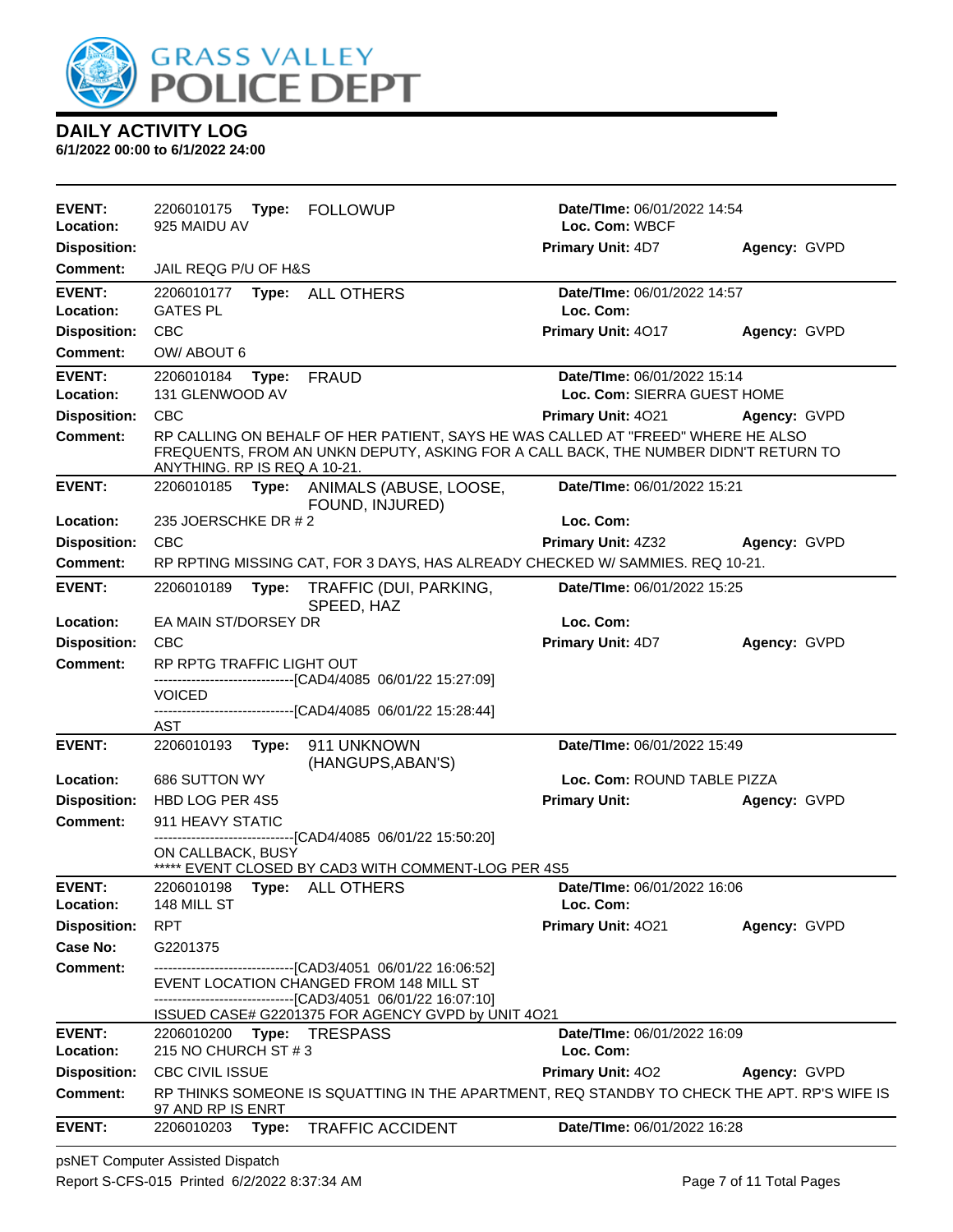

#### **DAILY ACTIVITY LOG 6/1/2022 00:00 to 6/1/2022 24:00**

| Location:           | 2094 NEVADA CITY HY                                                                                                                            |       |                                                                                                                                                       | Loc. Com: DUTCH BROTHERS PRKING LOT |              |  |
|---------------------|------------------------------------------------------------------------------------------------------------------------------------------------|-------|-------------------------------------------------------------------------------------------------------------------------------------------------------|-------------------------------------|--------------|--|
| <b>Disposition:</b> | <b>RPT</b>                                                                                                                                     |       |                                                                                                                                                       | <b>Primary Unit: 4D7</b>            | Agency: GVPD |  |
| Case No:            | G2201376                                                                                                                                       |       |                                                                                                                                                       |                                     |              |  |
| <b>Comment:</b>     |                                                                                                                                                |       | CALLER RPTING A HIT & RUN, SUS VEH BACKED INTO CALLERS VEH & LEFT, SUS VEH IS AN OLDER TRUCK,<br>TWO TONED WHITE & BLK, LIC: 6G35700.                 |                                     |              |  |
|                     |                                                                                                                                                |       | CALLER IS IN A 2001 TOY HIGHLANDER, FOREST GREEN, NEG INJURY.                                                                                         |                                     |              |  |
|                     | SUS VEH LS TAKING A LEFT OUT OF THE PARKING LOT HEADING UP THE HILL TOWARDS NC.<br>------------------------------[CAD3/4051 06/01/22 16:39:12] |       |                                                                                                                                                       |                                     |              |  |
|                     |                                                                                                                                                |       | ISSUED CASE# G2201376 FOR AGENCY GVPD by UNIT 4D7                                                                                                     |                                     |              |  |
|                     | PEND PER 4D7                                                                                                                                   |       | -------------------------------[CAD3/4051 06/01/22 17:09:24]                                                                                          |                                     |              |  |
| <b>EVENT:</b>       |                                                                                                                                                |       | 2206010205 Type: TRAFFIC (DUI, PARKING,<br>SPEED, HAZ                                                                                                 | Date/TIme: 06/01/2022 16:32         |              |  |
| Location:           |                                                                                                                                                |       | 49/20 RAMP STATE/IDAHO MARYLAND RD                                                                                                                    | Loc. Com: SB                        |              |  |
| <b>Disposition:</b> | <b>HBD</b>                                                                                                                                     |       |                                                                                                                                                       | <b>Primary Unit:</b>                | Agency: GVPD |  |
| <b>Comment:</b>     | 10-39 CHP LOG 839                                                                                                                              |       | RP RPT'G 23103 DRIVER IN A GLD NISSAN SENTRA LP:5FUL870, SWERVING AND HIS FACE "LOOKED" HBD                                                           |                                     |              |  |
|                     | <b>VOICED</b>                                                                                                                                  |       | ------------------------------------[CAD3/4051_06/01/22 16:33:15]                                                                                     |                                     |              |  |
|                     | ***** EVENT CLOSED BY CAD3                                                                                                                     |       |                                                                                                                                                       |                                     |              |  |
| <b>EVENT:</b>       |                                                                                                                                                |       | 2206010207 Type: VEH CITES, VIN, TOWS, DUI                                                                                                            | Date/TIme: 06/01/2022 16:34         |              |  |
| Location:           | WE MAIN ST/SO SCHOOL ST                                                                                                                        |       |                                                                                                                                                       | Loc. Com:                           |              |  |
| <b>Disposition:</b> | ARA                                                                                                                                            |       |                                                                                                                                                       | Primary Unit: 4018                  | Agency: GVPD |  |
| Case No:            | G2201377                                                                                                                                       |       |                                                                                                                                                       |                                     |              |  |
| <b>Comment:</b>     |                                                                                                                                                |       | -------------------------------[CAD3/4051 06/01/22 16:35:20]<br>EVENT LOCATION CHANGED FROM E MAIN / S SCHOOL                                         |                                     |              |  |
|                     | 10-39 CHP, CONFIRMED 10851                                                                                                                     |       | -------------------------------[CAD4/4056 06/01/22 16:43:40]                                                                                          |                                     |              |  |
|                     |                                                                                                                                                |       | -------------------------------[CAD3/4051 06/01/22 16:56:27]                                                                                          |                                     |              |  |
|                     |                                                                                                                                                |       | ISSUED CASE# G2201377 FOR AGENCY GVPD by UNIT 4O18                                                                                                    |                                     |              |  |
|                     |                                                                                                                                                |       | ------------------------------[CAD1/3980 06/01/22 17:00:21]<br>TOW ASSIGNED-CELESTIAL VALLEY TOWING, 875 IDAHO MARYLAND DR, GRASS VALLEY, 5302723353, |                                     |              |  |
|                     |                                                                                                                                                |       | -------------------------------[CAD1/3980 06/01/22 17:00:27]                                                                                          |                                     |              |  |
|                     | CELESTIAL DRIVE TIME                                                                                                                           |       | -------------------------------[CAD3/4051_06/01/22 17:51:01]                                                                                          |                                     |              |  |
|                     |                                                                                                                                                |       | LOCATE SENT TO CHP SANTA ROSA                                                                                                                         |                                     |              |  |
| <b>EVENT:</b>       | 2206010212 Type: THREATS                                                                                                                       |       |                                                                                                                                                       | Date/TIme: 06/01/2022 16:48         |              |  |
| Location:           | 265 SUTTON WY #824                                                                                                                             |       |                                                                                                                                                       | Loc. Com:                           |              |  |
| <b>Disposition:</b> | <b>CBC</b>                                                                                                                                     |       |                                                                                                                                                       | Primary Unit: 4D7                   | Agency: GVPD |  |
| <b>Comment:</b>     | REQ 10-21 TO START.                                                                                                                            |       | CALLER ADVISED NEIGHBOR IS THREATING TO RUN OVER HER CHILDREN.                                                                                        |                                     |              |  |
|                     | REPORT IT TO PROPERTY MGMT.                                                                                                                    |       | ------------[4D7/MDT 06/01/22 17:37]<br>SPOKE TO RP, AND HUSBAND OF (S) AS WELL AS A NEIGHBOR. ONGOING ISSUE, THEY WERE ADVISED TO                    |                                     |              |  |
| <b>EVENT:</b>       | 2206010214                                                                                                                                     | Type: | ALARMS (SILENT, AUDIBLE,<br><b>COMMERCIAL, RES</b>                                                                                                    | Date/TIme: 06/01/2022 16:54         |              |  |
| Location:           | 276 GATES PL                                                                                                                                   |       |                                                                                                                                                       | Loc. Com: SPIRIT PEER EMPOWERMENT   |              |  |
| <b>Disposition:</b> | FA                                                                                                                                             |       |                                                                                                                                                       | <b>Primary Unit: 402</b>            | Agency: GVPD |  |
| <b>Comment:</b>     |                                                                                                                                                |       | 10-33 BASEMENT DOOR, AUDIBLE, NEG RESPONSIBLE.                                                                                                        |                                     |              |  |
| <b>EVENT:</b>       | 2206010215                                                                                                                                     | Type: | DISTURBANCE (NOISE,<br>MUSIC, VERBAL, BARKI                                                                                                           | <b>Date/TIme: 06/01/2022 17:01</b>  |              |  |
| Location:           | 1954 NEVADA CITY HY                                                                                                                            |       |                                                                                                                                                       | Loc. Com: MCDONALDS                 |              |  |

psNET Computer Assisted Dispatch Report S-CFS-015 Printed 6/2/2022 8:37:34 AM Page 8 of 11 Total Pages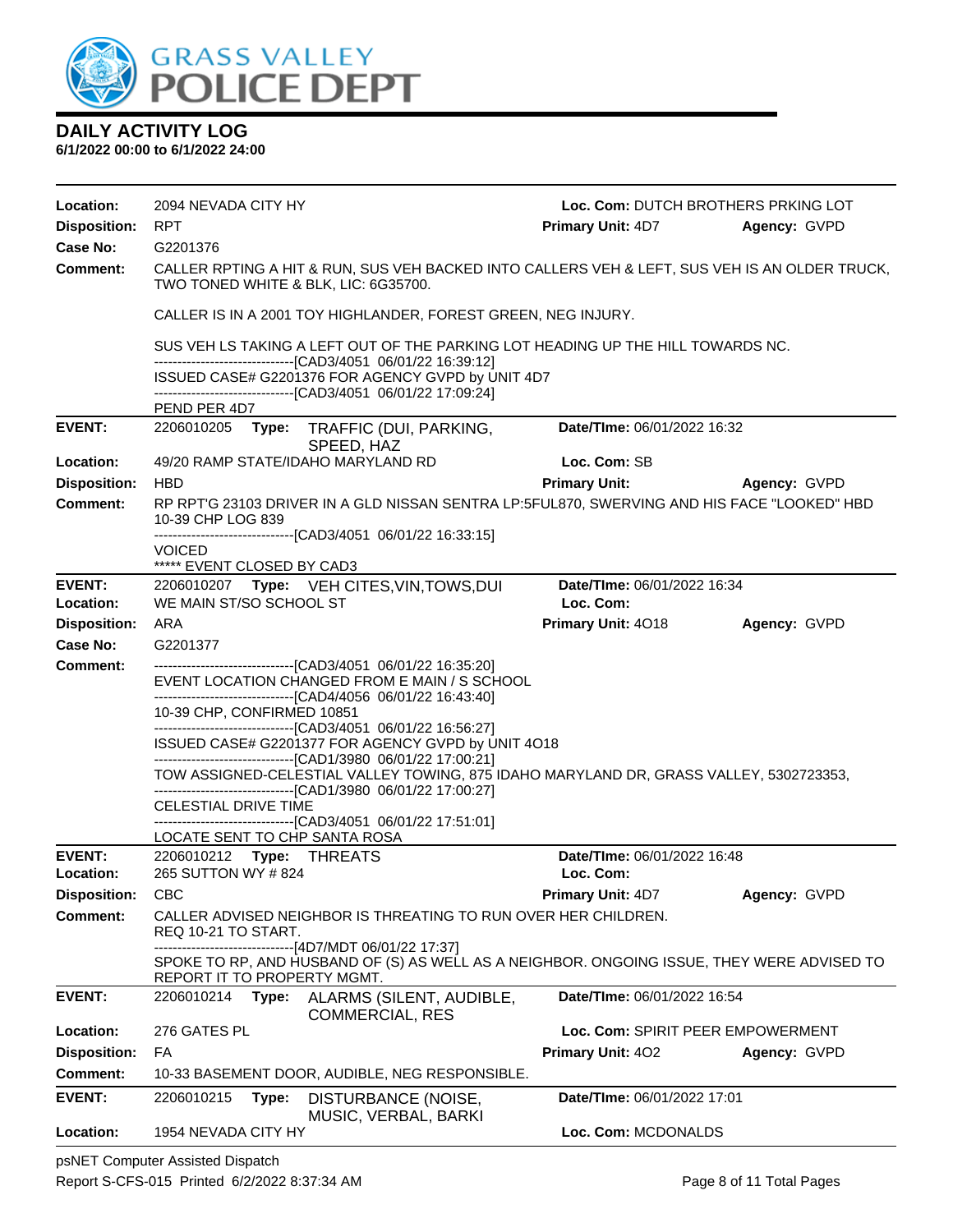

| <b>Disposition:</b> | <b>CBC MOVING ALONG</b>                                                             |       |                                                                                                                                                                                                                                                                                           | <b>Primary Unit: 4S5</b>    | Agency: GVPD                             |
|---------------------|-------------------------------------------------------------------------------------|-------|-------------------------------------------------------------------------------------------------------------------------------------------------------------------------------------------------------------------------------------------------------------------------------------------|-----------------------------|------------------------------------------|
| <b>Comment:</b>     |                                                                                     |       | 911 CALLER RPTING WMM, GRY HAIR, GRAY TOP, JEANS, CHUCKS, AND A BELT, WONT LEAVE. CALLER<br>THINKS MALE HBD, ORDERED FOOD AN HOUR AGO AND IS NOW SAYING HE NEVER GOT HIS ORDER. MALE<br>IS YELLING AND JUST CAUSING A DISTURBANCE.                                                        |                             |                                          |
| <b>EVENT:</b>       |                                                                                     |       | 2206010219 Type: WELFARE CHECK                                                                                                                                                                                                                                                            | Date/TIme: 06/01/2022 17:06 |                                          |
| Location:           | 114 STEWART ST # 9                                                                  |       |                                                                                                                                                                                                                                                                                           | Loc. Com: CHILESKI RENTALS  |                                          |
| <b>Disposition:</b> | <b>UTL</b>                                                                          |       |                                                                                                                                                                                                                                                                                           | Primary Unit: 4S5           | Agency: GVPD                             |
| <b>Comment:</b>     |                                                                                     |       | PER 4S4/ FEMALE FROM NCSO WELFARE CHECK BOLO WAS JUST SEEN WALKING WITH ANOTHER FEMALE<br>TO THEIR APT. DESC SHAVED HEAD FEMALE W/ BLK LONG SLEEVED SHIRT AND DRK PANTS<br>--------------------------------[CAD1/3980 06/01/22 17:08:53]<br>EVENT LOCATION CHANGED FROM 114 STEWART ST GV |                             |                                          |
| <b>EVENT:</b>       | 2206010223                                                                          | Type: | TRAFFIC (DUI, PARKING,<br>SPEED, HAZ                                                                                                                                                                                                                                                      | Date/TIme: 06/01/2022 17:24 |                                          |
| Location:           | 380 RAILROAD AV                                                                     |       |                                                                                                                                                                                                                                                                                           | Loc. Com: HILLS FLAT LUMBER |                                          |
| <b>Disposition:</b> | UTL                                                                                 |       |                                                                                                                                                                                                                                                                                           | <b>Primary Unit: 4S5</b>    | Agency: GVPD                             |
| <b>Comment:</b>     |                                                                                     |       | RP RPTING A SILVER TOY SEDAN, 4DR, LIC: 7HAS278, SINGLE XRAY DRIVER, PARKED, SMOKING WEED, IN<br>THE PARKING LOT, CALLER CONCERNED XRAY IS DRIVING WHILE UNDER THE INFLUENCE OF WEED.                                                                                                     |                             |                                          |
| <b>EVENT:</b>       | 2206010224 Type: FRAUD                                                              |       |                                                                                                                                                                                                                                                                                           | Date/TIme: 06/01/2022 17:34 |                                          |
| Location:           | 1963 NEVADA CITY HY                                                                 |       |                                                                                                                                                                                                                                                                                           | Loc. Com: BOTTLE SHOP       |                                          |
| <b>Disposition:</b> | <b>RPT</b>                                                                          |       |                                                                                                                                                                                                                                                                                           | <b>Primary Unit: 4D7</b>    | Agency: GVPD                             |
| Case No:            | G2201378                                                                            |       |                                                                                                                                                                                                                                                                                           |                             |                                          |
| Comment:            |                                                                                     |       | RP RPTG HE LEFT HIS CARD AT THE BUSINESS YESTERDAY AND RP RECIEVED CHARGES ON HIS ACCNT<br>FOR TIRE PURCHASES. RP THINKS IT WAS THE BOTTLE SHOP WORKER THAT USED HIS CARD. REQG 1021.<br>-------------------------------[CAD3/4051 06/01/22 17:59:32]                                     |                             |                                          |
|                     |                                                                                     |       | ISSUED CASE# G2201378 FOR AGENCY GVPD by UNIT 4D7                                                                                                                                                                                                                                         |                             |                                          |
| <b>EVENT:</b>       |                                                                                     |       | 2206010225 Type: TRAFFIC (DUI, PARKING,<br>SPEED, HAZ                                                                                                                                                                                                                                     | Date/TIme: 06/01/2022 17:38 |                                          |
| Location:           | 49/20 RAMP STATE/20                                                                 |       |                                                                                                                                                                                                                                                                                           | Loc. Com: NB                |                                          |
| <b>Disposition:</b> | <b>HBD</b>                                                                          |       |                                                                                                                                                                                                                                                                                           | <b>Primary Unit:</b>        | Agency: GVPD                             |
| <b>Comment:</b>     | VEH WAS SWERVING/XFER TO CHP<br>4S5 ADVISED TO REVIEW<br>***** EVENT CLOSED BY CAD3 |       | 911 RPT'G 23103 BLU HYUNDAI SEDAN IDAHO LP:495605, JUST EXITED AT THE 174 EXIT<br>-------------------------------[CAD4/4056 06/01/22 17:41:47]<br>911 RPT'G THE VEH IS NOW PARKED IN THE WELLS FARGO LOT MILL/NEAL<br>--------------------[CAD3/4051_06/01/22 17:52:53]                   |                             |                                          |
| <b>EVENT:</b>       |                                                                                     |       | 2206010226 Type: PUBLIC RELATION CONTACT                                                                                                                                                                                                                                                  | Date/TIme: 06/01/2022 17:38 |                                          |
| Location:           | 1262 SUTTON WY                                                                      |       |                                                                                                                                                                                                                                                                                           |                             | Loc. Com: HOSPITALITY HOUSE 530 271 7144 |
| <b>Disposition:</b> | <b>CBC</b>                                                                          |       |                                                                                                                                                                                                                                                                                           | Primary Unit: 4S5           | Agency: GVPD                             |
| <b>Comment:</b>     | <b>CLEARANCE FOR 1</b>                                                              |       | ------[CAD3/4051 06/01/22 17:42:38]<br>EVENT CALL TYPE CHANGED FROM SER                                                                                                                                                                                                                   |                             |                                          |
| <b>EVENT:</b>       | 2206010228 Type: FOLLOWUP                                                           |       |                                                                                                                                                                                                                                                                                           | Date/TIme: 06/01/2022 17:46 |                                          |
| Location:           | 265 SUTTON WY                                                                       |       |                                                                                                                                                                                                                                                                                           | Loc. Com:                   |                                          |
| <b>Disposition:</b> | <b>CBC</b>                                                                          |       |                                                                                                                                                                                                                                                                                           | Primary Unit: 4D7           | Agency: GVPD                             |
| <b>Comment:</b>     |                                                                                     |       | -------------------[CAD3/4051_06/01/22 17:47:17]<br>EVENT LOCATION CHANGED FROM 265 SUTTON                                                                                                                                                                                                |                             |                                          |
| <b>EVENT:</b>       |                                                                                     |       | 2206010233 Type: TRAFFIC (DUI, PARKING,<br>SPEED, HAZ                                                                                                                                                                                                                                     | Date/TIme: 06/01/2022 18:18 |                                          |
| Location:           | 49 STATE/WE MCKNIGHT WY                                                             |       |                                                                                                                                                                                                                                                                                           | Loc. Com: SB                |                                          |
| <b>Disposition:</b> | <b>HBD</b>                                                                          |       |                                                                                                                                                                                                                                                                                           | <b>Primary Unit:</b>        | Agency: GVPD                             |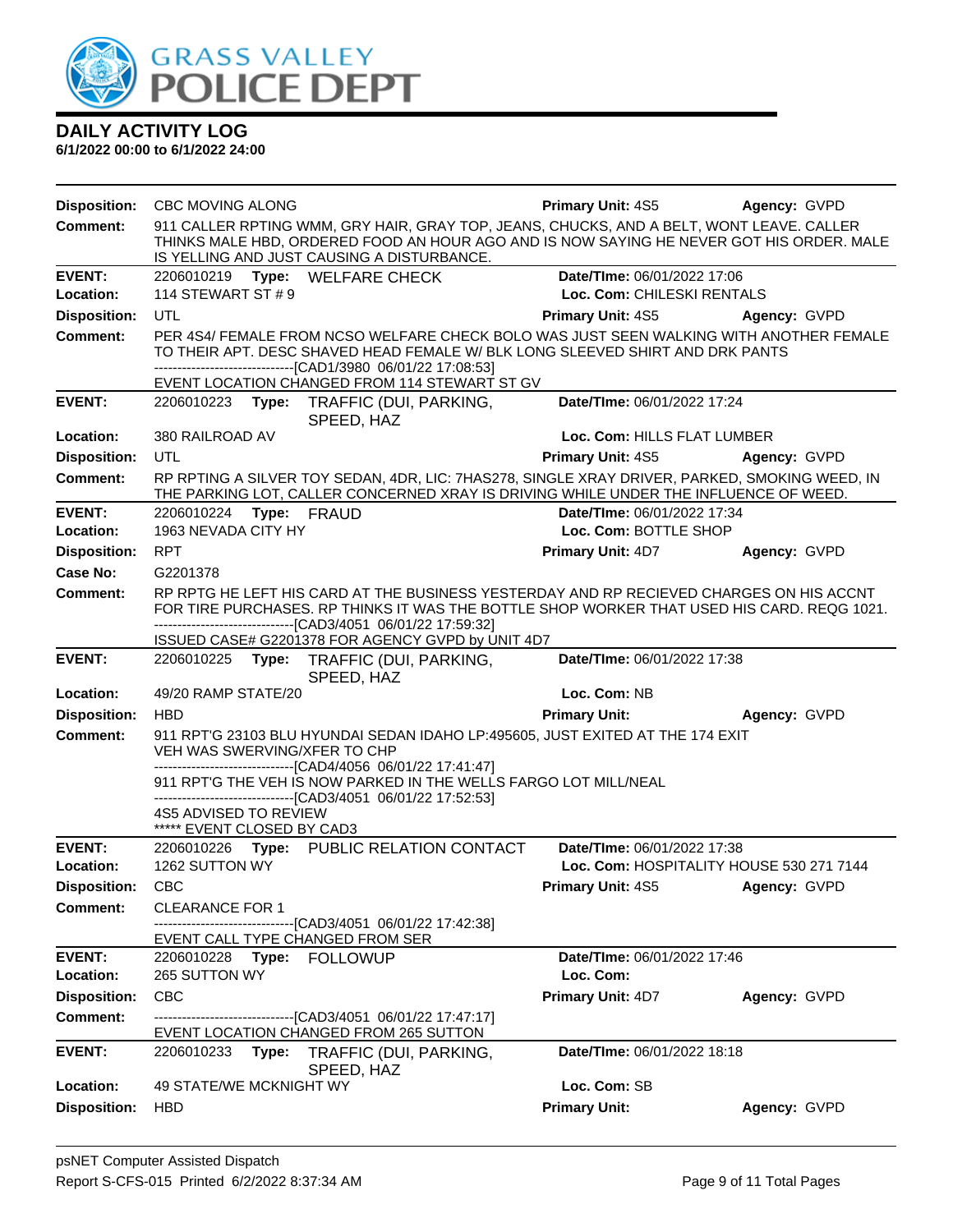

| <b>Comment:</b>                        | 911 RPT'G 23103 DRIVER SPEEDING, HIT THE CENTER DIVIDE AND THEN PASSED MULTIPLE VEHS/XFER TO<br>CHP<br>DRK SUV<br>------------------------[CAD3/4051_06/01/22 18:19:24]                                                    |                                                          |              |
|----------------------------------------|----------------------------------------------------------------------------------------------------------------------------------------------------------------------------------------------------------------------------|----------------------------------------------------------|--------------|
|                                        | <b>VOICED</b>                                                                                                                                                                                                              |                                                          |              |
|                                        | ***** EVENT CLOSED BY CAD3                                                                                                                                                                                                 |                                                          |              |
| <b>EVENT:</b><br>Location:             | 2206010245 Type: PUBLIC RELATION CONTACT<br>905 WE MAIN ST                                                                                                                                                                 | Date/TIme: 06/01/2022 19:17<br>Loc. Com:                 |              |
| <b>Disposition:</b>                    | CBC CLOSE PER4S6                                                                                                                                                                                                           | Primary Unit: 4D16                                       | Agency: GVPD |
| <b>Comment:</b>                        | RP REQ 10-21 REF SOMETHING CONFIDENTIAL                                                                                                                                                                                    |                                                          |              |
| <b>EVENT:</b>                          |                                                                                                                                                                                                                            | Date/TIme: 06/01/2022 19:41                              |              |
| <b>Disposition:</b><br><b>Comment:</b> | CBC                                                                                                                                                                                                                        | Primary Unit: 4020                                       | Agency: GVPD |
| <b>EVENT:</b>                          |                                                                                                                                                                                                                            | Date/TIme: 06/01/2022 20:36                              |              |
| Location:                              | 1963 NEVADA CITY HY                                                                                                                                                                                                        | Loc. Com:                                                |              |
| <b>Disposition:</b>                    | <b>CBC</b>                                                                                                                                                                                                                 | Primary Unit: 4D7                                        | Agency: GVPD |
| <b>Comment:</b>                        | CASE#G2201378<br>-------------------------------[CAD4/4056 06/01/22 20:36:36]                                                                                                                                              |                                                          |              |
|                                        | EVENT LOCATION CHANGED FROM 1963 NEVADA CITY HWY                                                                                                                                                                           |                                                          |              |
| <b>EVENT:</b>                          | Type: TRAFFIC (DUI, PARKING,<br>2206010265<br>SPEED, HAZ                                                                                                                                                                   | Date/TIme: 06/01/2022 21:06                              |              |
| Location:                              | <b>IDAHO MARYLAND RD/BRUNSWICK RD</b>                                                                                                                                                                                      | Loc. Com:                                                |              |
| <b>Disposition:</b>                    | INF INFO PER 4S6                                                                                                                                                                                                           | <b>Primary Unit: 4D7</b>                                 | Agency: GVPD |
| <b>Comment:</b>                        | 911 CALLER RPTG TWO MALE SUBJ ON THE SIDE OF THE RDWY AND ONE ALMOST JUMPED IFO OF HIS VEH.<br>RP ADV THEY DID NOT BELONG. MALE THAT JUMPED OUT HAD NO SHIRT, OVERALLS. UNK DESC OF<br><b>SECOND MALE</b>                  |                                                          |              |
| <b>EVENT:</b>                          | ***** EVENT CLOSED BY CAD1 WITH COMMENT-INFO PER 4S6<br>2206010267 <b>Type:</b><br>DISTURBANCE (NOISE,                                                                                                                     | Date/TIme: 06/01/2022 21:17                              |              |
|                                        | MUSIC, VERBAL, BARKI                                                                                                                                                                                                       |                                                          |              |
| Location:                              | 867 SUTTON WY                                                                                                                                                                                                              | Loc. Com: SAFEWAY                                        |              |
| <b>Disposition:</b>                    | CBC MSG LEFT FOR RP                                                                                                                                                                                                        | Primary Unit: 4D7                                        | Agency: GVPD |
| <b>Comment:</b>                        | 911 CALLER RPTG SU IN A WHI TOYT TACOMA LP: 32309A3 WAS DRIVING 23103 THROUGH PARKING SPOTS<br>AND WHEN RP ASKED HIM WHAT WAS WRONG SU RAN AFTER RP AND STATED HE WAS GOING TO KILL RP.<br>RP ADV SU AND XRAY WENT INSIDE. |                                                          |              |
|                                        | SU WMA LSW TSHIRT AND SHIRT OR PANTS<br>--------------[CAD4/4056_06/01/22 21:18:54]                                                                                                                                        |                                                          |              |
|                                        | 4S6 ADVISED                                                                                                                                                                                                                |                                                          |              |
| <b>EVENT:</b><br>Location:             | 2206010276 Type: WELFARE CHECK<br>134 S CHURCH ST                                                                                                                                                                          | Date/TIme: 06/01/2022 22:07<br>Loc. Com: BANK OF AMERICA |              |
| <b>Disposition:</b>                    | CBC SUBJ C4                                                                                                                                                                                                                | Primary Unit: 4020                                       | Agency: GVPD |
| <b>Comment:</b>                        | MAROON 4RUNNER PARKED WITH LIGHTS ON BUT NOT RUNNING AND DRIVER SLUMPED OVER                                                                                                                                               |                                                          |              |
|                                        | ------------------------------[CAD2/3753_06/01/22_22:07:45]<br>10-39 CALFIRE                                                                                                                                               |                                                          |              |
|                                        | ------------------------------[CAD2/3753 06/01/22 22:11:39]<br>10-39 CALFIRE TO CANCEL                                                                                                                                     |                                                          |              |
| <b>EVENT:</b>                          | 2206010282 Type: WELFARE CHECK                                                                                                                                                                                             | Date/TIme: 06/01/2022 22:42                              |              |
| Location:                              | 105 NEAL ST                                                                                                                                                                                                                | Loc. Com: SAFEWAY                                        |              |
| <b>Disposition:</b>                    | ARA                                                                                                                                                                                                                        | Primary Unit: 4020                                       | Agency: GVPD |
| Case No:                               | G2201380                                                                                                                                                                                                                   |                                                          |              |